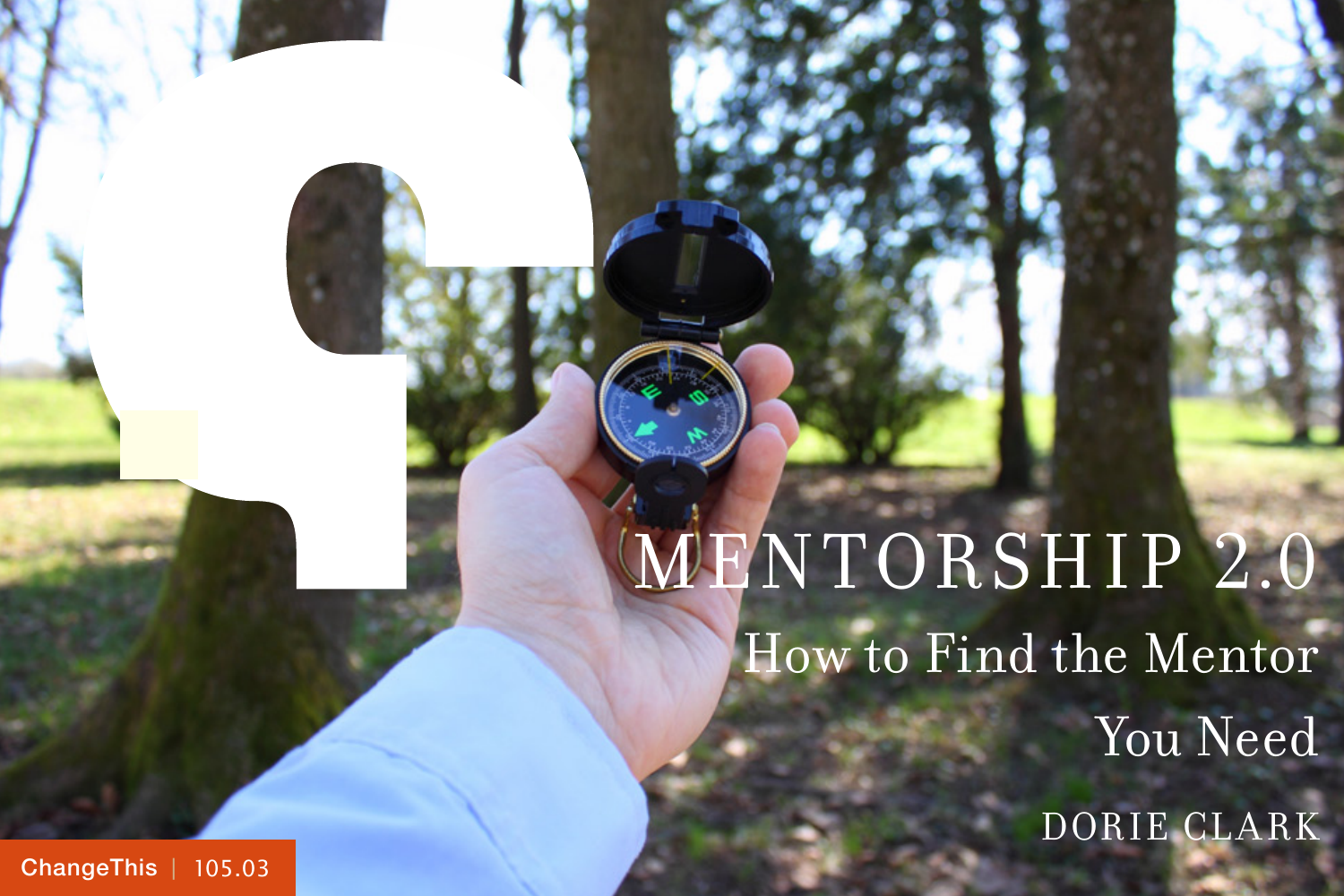## I never had a mentor. Maybe you haven't, either.

Sure, I've had helpful colleagues or bosses who were willing to take a chance on me. But the dream of the mentor—an older, wiser version of you, hunting down opportunities on your behalf and ensuring you don't repeat the same mistakes—never materialized. In fact, I realized it probably never would.

Waiting for a mentor to appear like a deus ex machina is a loser's game. Some people luck out, but most don't. This manifesto is about how to make your own luck—how to proactively identify the people you want in your life as mentors, cultivate real relationships, and look beyond the obvious. (Some of the most powerful lessons come from the least likely people.)

If you want to advance in your career, it's almost impossible to do it on your own. So take a step toward controlling your own destiny by getting the right people around you, so you can move confidently to the next level. For most of us, great mentors don't just "happen." We have to take off our blinders, look anew at the resources we already have, and make plans to welcome and draw in connections with people we admire and can learn from. This manifesto shows how.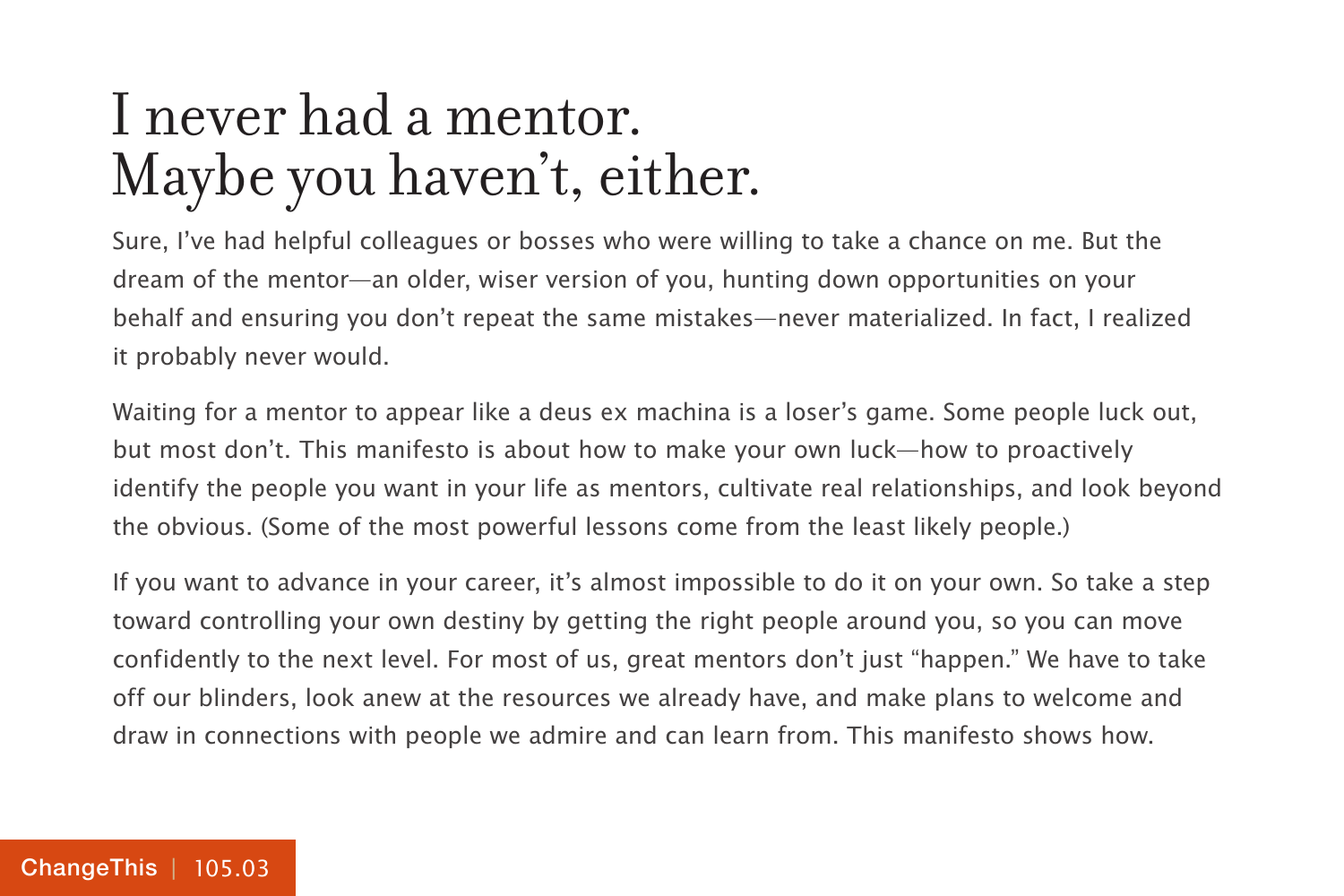#### The Decline in Mentorship

In my book, Reinventing You: Define Your Brand, Imagine Your Future, I profile Joel Gagnewho, as a 26 year-old, won a seat on his town's school committee and found a mentor in Steve, a polished executive and fellow committee member 30 years his senior. That's the type of mentor relationship most of us look for, but increasingly fail to find.

As Harvard Business School Professor Thomas DeLong told me in [an interview](http://www.forbes.com/sites/dorieclark/2012/09/07/is-your-job-warping-your-personality/), professional mentorship has been in free-fall over the past several decades. As senior executives have faced increased pressure to put in long hours and become rainmakers, their interest in activities that don't contribute to the bottom line has waned. They simply stopped making time for rising talent. By now, it's become an entrenched cycle, with rapid job turnover and most executives taking a "free agent" mentality. Why bother to cultivate younger executives when you'll be leaving in a year or two, anyway?

*Take a step toward controlling your own destiny by getting the right people around you, so you can move confidently to the next level.* 66<br>*by*<br>mo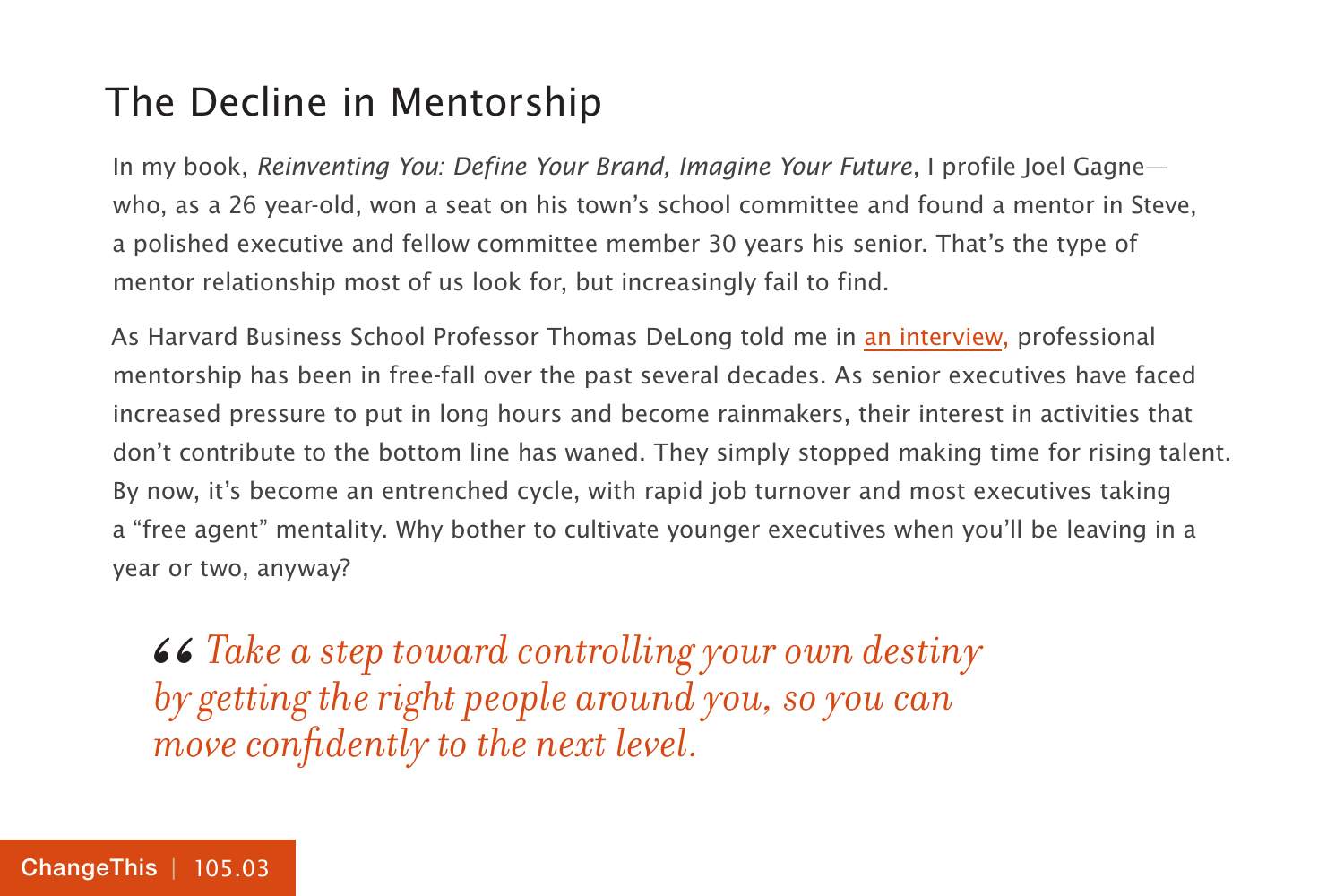#### Mentors Come in Unlikely Packages

But the paucity of senior leaders taking an interest in our careers doesn't mean we have to simply figure everything out on our own. The insight, advice, and help of mentors can be an enormous driver in our careers. So how do we access it?

First, recognize that most mentors don't come from central casting. You're probably not going to find your own "Rich Dad" whose hobby is guiding you through life lessons and dispensing sage advice. (Of course, [some question](http://www.slate.com/articles/arts/number_1/2002/06/if_i_were_a_rich_dad.html) whether Robert Kiyosaki had one, either.)

Think, instead, about developing a portfolio of mentors. TV news reporter [Hank Phillippi Ryan](http://www.hankphillippiryan.com/) had always wanted to write a novel—and found herself inspired to do so when her young producer (who started out as her intern) published a romance novel and asked for Hank's feedback. Amidst her editing, she told me, "it was percolating in my head: If she can write a book, I can write a book. It's a Zen thing: when the student is ready, the teacher will appear." Today, Hank has become an award-winning mystery author.

Your "mentor" may also turn out to be a group. Executive coach Alisa Cohn met every month with a group of female professionals that called themselves the "Buzz Club" because they'd promote each other. "I could bring anything to them and bounce it off them," she told me. "They can be better strategic thinkers about you because they can show you a portrait of yourself."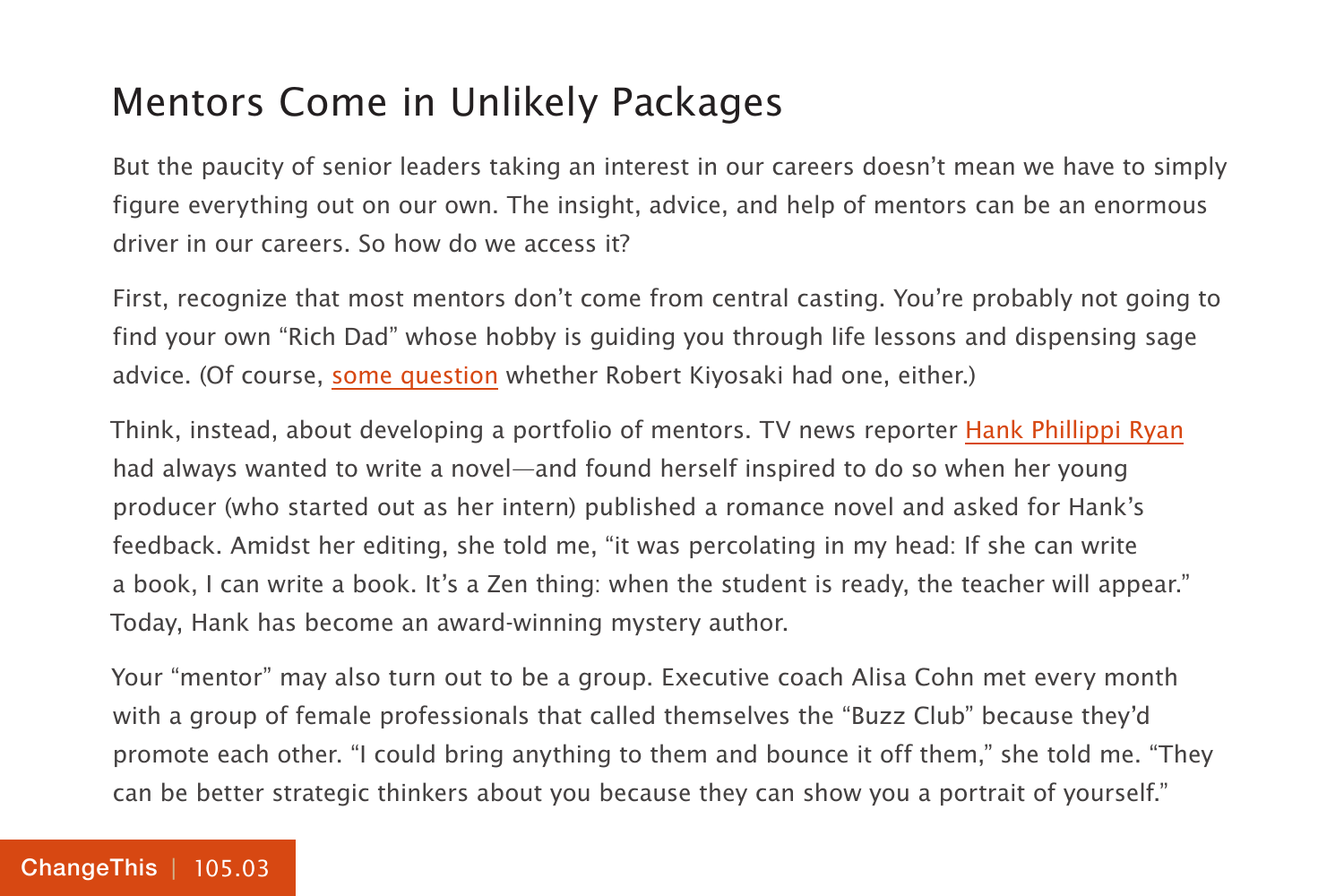You can even tap individual friends with different skills you admire. If Rachel is great at public speaking, Marty is a master delegator, and Rohit is the best networker you know, you can often learn from them simply by inviting them to lunch and asking good questions; most people are very willing to share their strategies with a friend who wants to learn. (One art gallery employee I know—who was also an aspiring artist—obtained the equivalent of a free MFA simply by asking for advice and feedback from the artists she had befriended through her job.)

Finally, you can add "honorary mentors" to your list. Maybe you don't know Desmond Tutu personally, and you're not likely to meet him anytime soon. But by reading his books and listening to his talks, you can get a sense of how he approaches life.

### Set Clear Expectations

If you've been searching for professional guidance and you suddenly find someone offering the insights you've been craving, it can be a powerful feeling. I've had people come up to me after speeches I've given and ask to be my mentee; I've had strangers in other countries email me after reading my blog posts and beg to be taken under my wing. But the truth is, entreaties like this certainly from strangers, but even from people we know a little bit—are alarming, rather than flattering. What are they expecting? How much time is this going to take? Is this going to become a major hassle?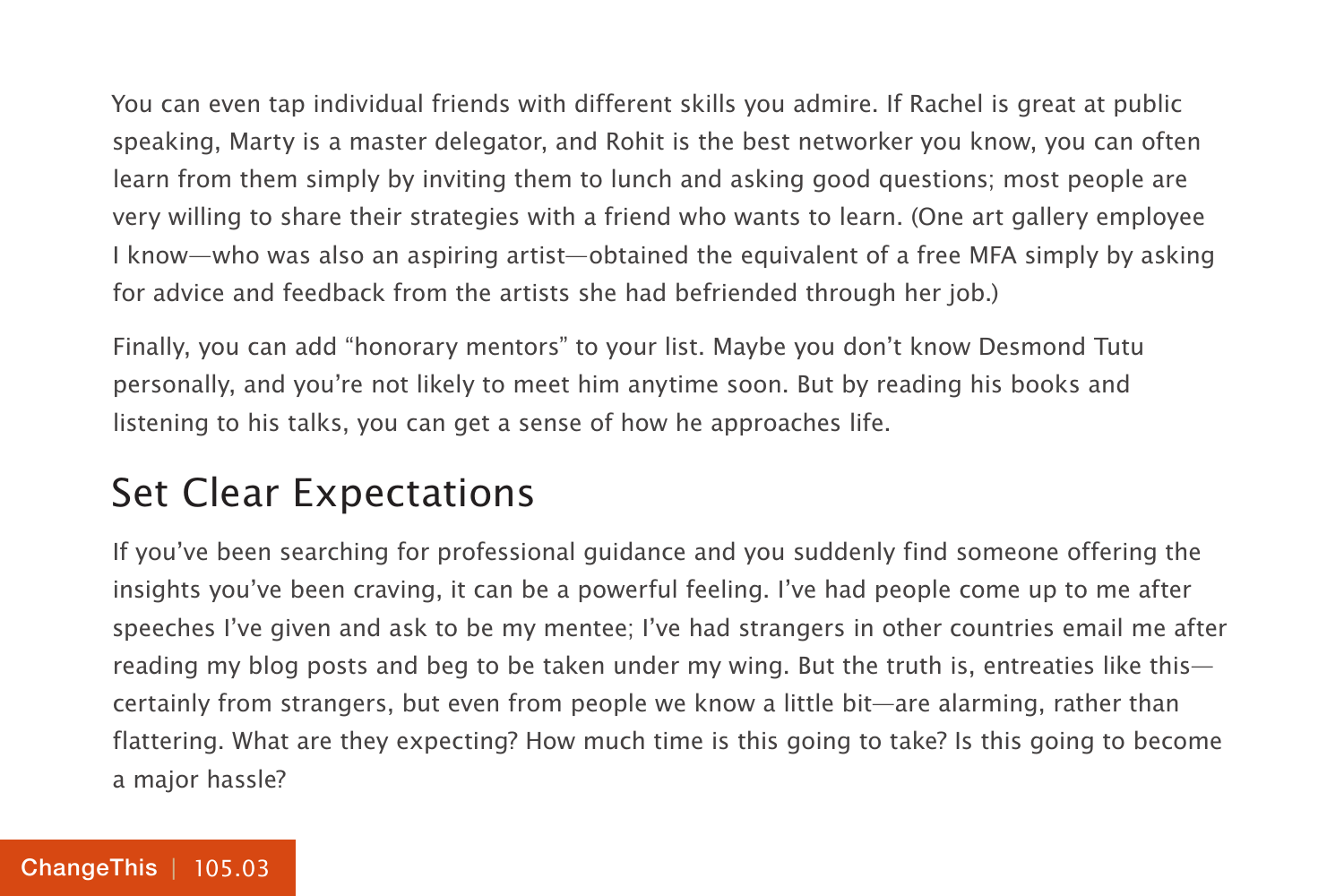One way around this problem is to avoid use of the "m" word; it's easy to suggest to someone that you meet up for coffee every few months and trade ideas and advice, without freighting it with the responsibilities of mentorship. But if there's someone you'd specifically like to cultivate as a mentor—and you want them to think of themselves that way—executive coach Michael Melcher has a strategy: ask and explain.

"I did this ballsy thing once that I'm really proud of," he told me. "I know this mover-and-shaker guy, and I worked on a project with him eight or nine years ago. He's a captain of industry, but I think he sees me as a different, youthful version of himself. I said, 'Dick, I'm going to ask you a question: I want you to be my mentor, and what that means is every six months we'll meet for breakfast and you give me advice.' And he said of course. The key is I asked and I explained what the role should be." Clarifying and limiting the scope will put people at ease, and make them more likely to say yes.

*We have to take off our blinders, look anew at the resources we already have, and make plans to welcome and draw in connections with people we admire and can learn from.* 66<br> *we*<br> *in*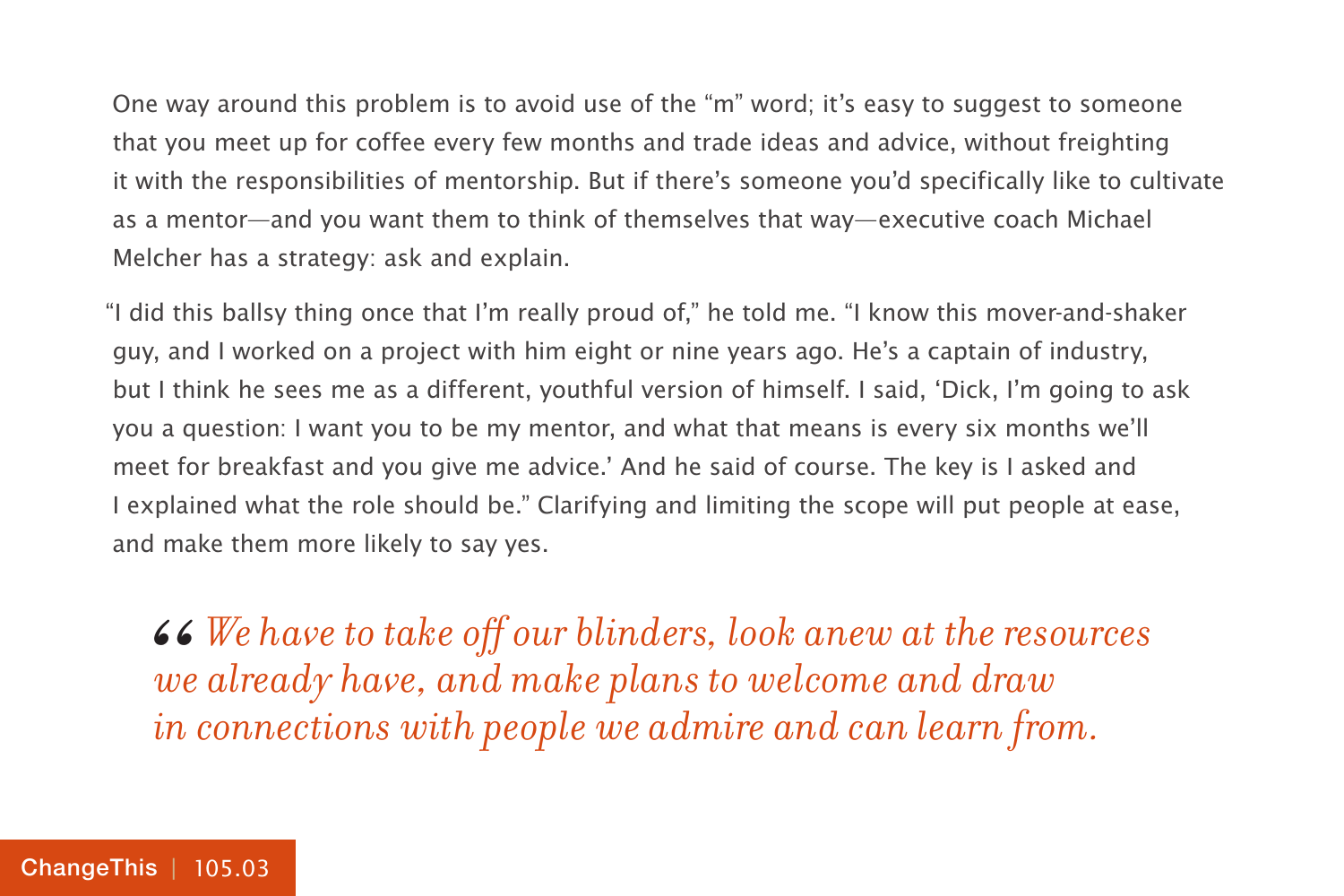#### The Onus is On You

The other great myth is that your mentor will come to you with a set of instructions—the golden keys to your learning. Unfortunately, they just don't have time for that. (After all, the people we'd most like as mentors are usually busy, successful people with a million demands on their time.)

Instead, we have to make it easy for them. [The Center for Talent Innovation](http://www.worklifepolicy.org/) has extensively studied the phenomenon of sponsorship—essentially, mentorship on steroids—where the mentor not only gives advice and serves as a sounding board, but also proactively uses political capital on your behalf. This is a dream scenario, and for all mentor relationships, and especially sponsor relationships, it's critical to recognize that the onus is on you, the "protégé," to put in most of the effort (CTI puts the figure at 70%).

When Roxy Kriete started a new fundraising job, she signed up for a mentor program sponsored by her local chapter of Women in Development. "I was so excited about my mentor and I was stunned to realize I was in a minority," she said. "At least within my hearing range, everyone else was grumbling that it was terrible. No one had a good thing to say about it." The difference, she realized, is that others had expected their mentors to deliver pearls of wisdom to them, while Roxy had essentially developed her own curriculum.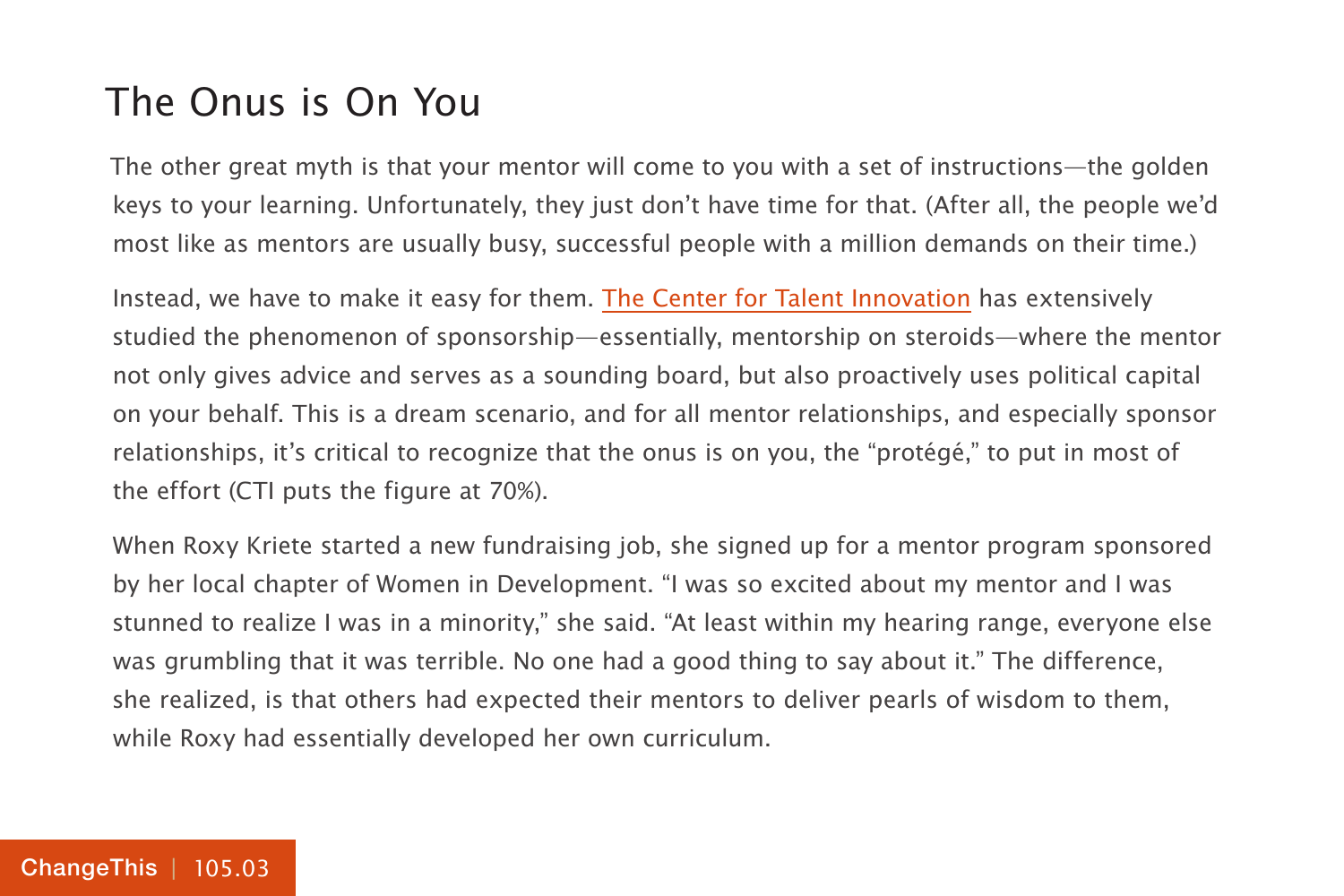"I invented my own syllabus and she was terrific at delivering these extemporaneous lectures," Roxy told me. "I'd say, 'Tell me about this, tell me about that.' The other thing I did was ask her to critique my work frequently. I'd bring her something, my plan for capital campaign materials or a draft annual fundraising letter. I'd say, 'Are you willing to critique this? Go at it.'"

#### Make It Worth Their While

What can you give someone who's more powerful than you? Most people assume the answer is nothing, and give up. But the trick—and there is a trick—is that you have to find the answer. Powerful people won't tell you; they probably don't even know. So the hurdle you have to surmount in order to earn mentorship, or maybe even sponsorship, is inventing or discovering a way you can make yourself useful.

A basic one is simply saying thanks. After the 2004 Asian tsunami, Elizabeth Amini made a small, \$10 donation to the relief effort in the name of each of her mentors and sent them a note to let them know. "It wasn't calculated at all," she says, "but I got the most responses ever. People were so thankful."

Second, you can share your perspective. Michael Melcher, who befriended Dick the power lawyer, realized he also had something to give in the relationship: "It's something to remember when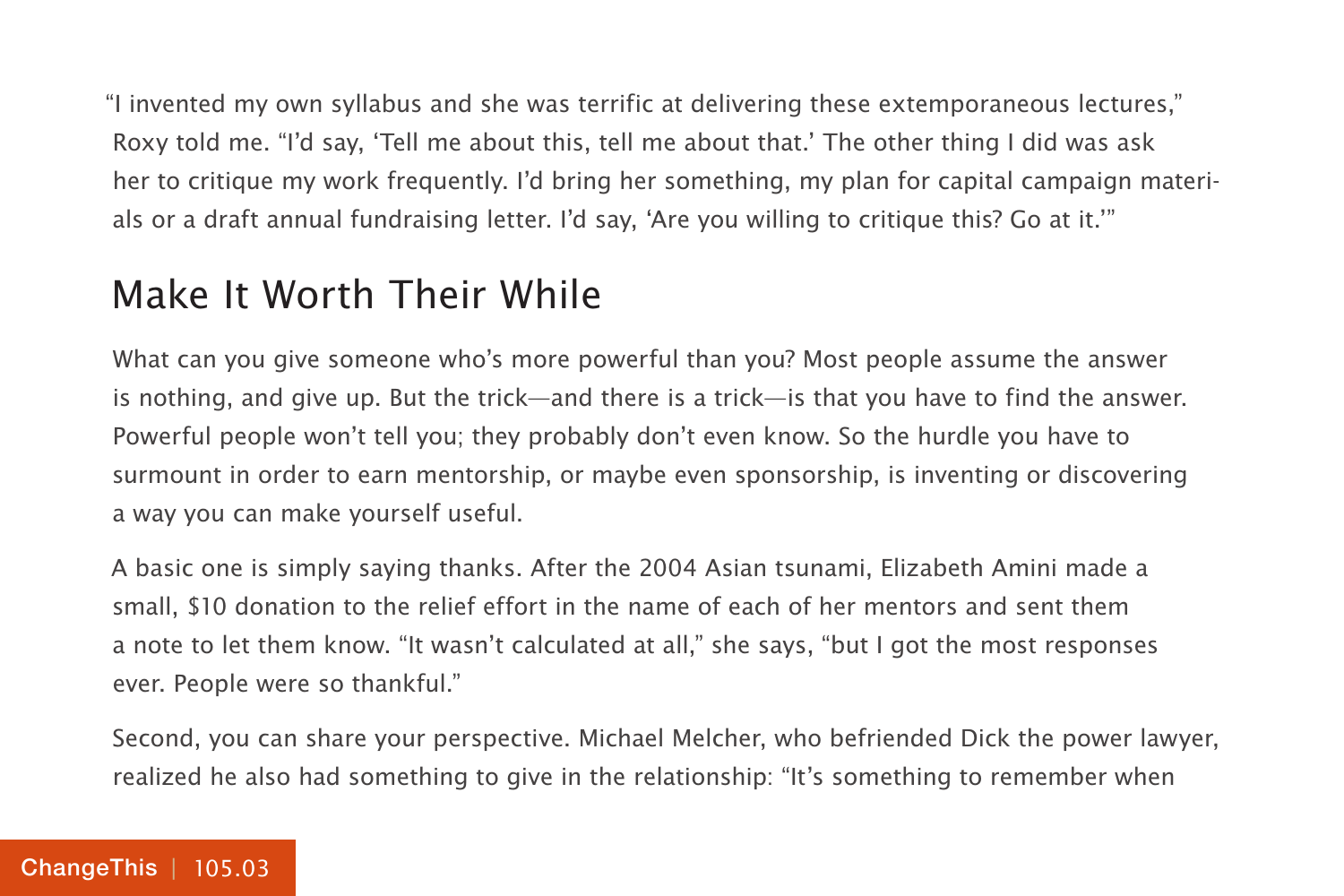dealing with older people," he says. "They like to share advice, but they're also very interested in what younger people are doing and how they view the world."

Listening, being loyal, talking up your mentor on social media, or even performing gruntwork anything to make your mentor's life a little easier—is likely to be very appreciated. "A lot of routine, mundane tasks that most people wouldn't want to do actually bring you into contact with senior people in the organization," Stanford Graduate School of Business Professor Jeffrey Pfeffer told me. "Often, small but important things aren't getting done—so when you do them, people will say, 'Wow, you took the initiative; that was very helpful.' And that will make people more familiar with you and your competencies and capabilities, and you'll build a much better image."

If don't have a mentor, you're probably missing out on helpful advice, support, and leads.

**46** ... the hurdle you have to surmount in order to earn mentorship, or maybe even sponsorship, is inventing or discovering a way you can make yourself useful. *mentorship, or maybe even sponsorship, is inventing or discovering a way you can make yourself useful.*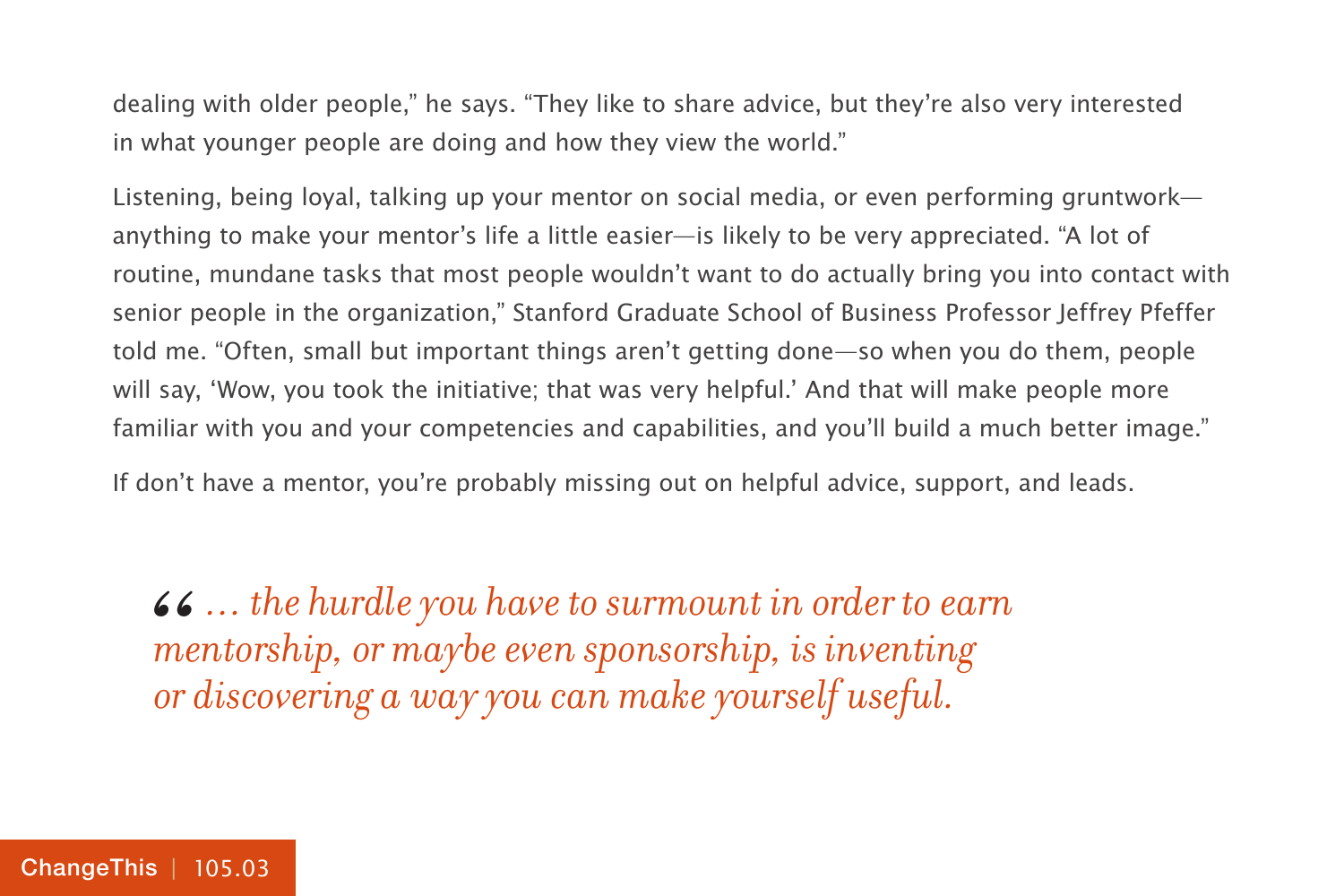But now you can take action to bring them into your life. Here are five things you can do in the next week to open yourself up to finding the mentor or mentors of your dreams.

- 1. Create a list of 5-10 people you admire—and write down why.
- 2. Decide what's practical in terms of contact. If one potential mentor is a co-worker, perhaps you can set a monthly coffee date; if another is a longtime friend in another country, maybe you can plan a yearly meetup at a conference you both attend, plus quarterly Skype calls.
- 3. Make the ask. Whether or not you specifically call it "mentorship," tell them you value their opinion and ask if they'd be willing to connect periodically (based on the ideal frequency you identified above) to give you feedback and share ideas.
- 4. Think through what you want to learn from them. You're wasting their time if your meetings are "shoot the breeze" sessions. Come with a list of detailed questions and topics you'd like their feedback on.
- 5. Create a plan to give back. Where are they in their careers? What would help them most? Is it someone to comment on every blog post they write? A secretary to handle the logistics for the committee they're chairing? Someone who can offer a perspective that's not otherwise accessible to them? Think hard and come up with as many strategies as you can.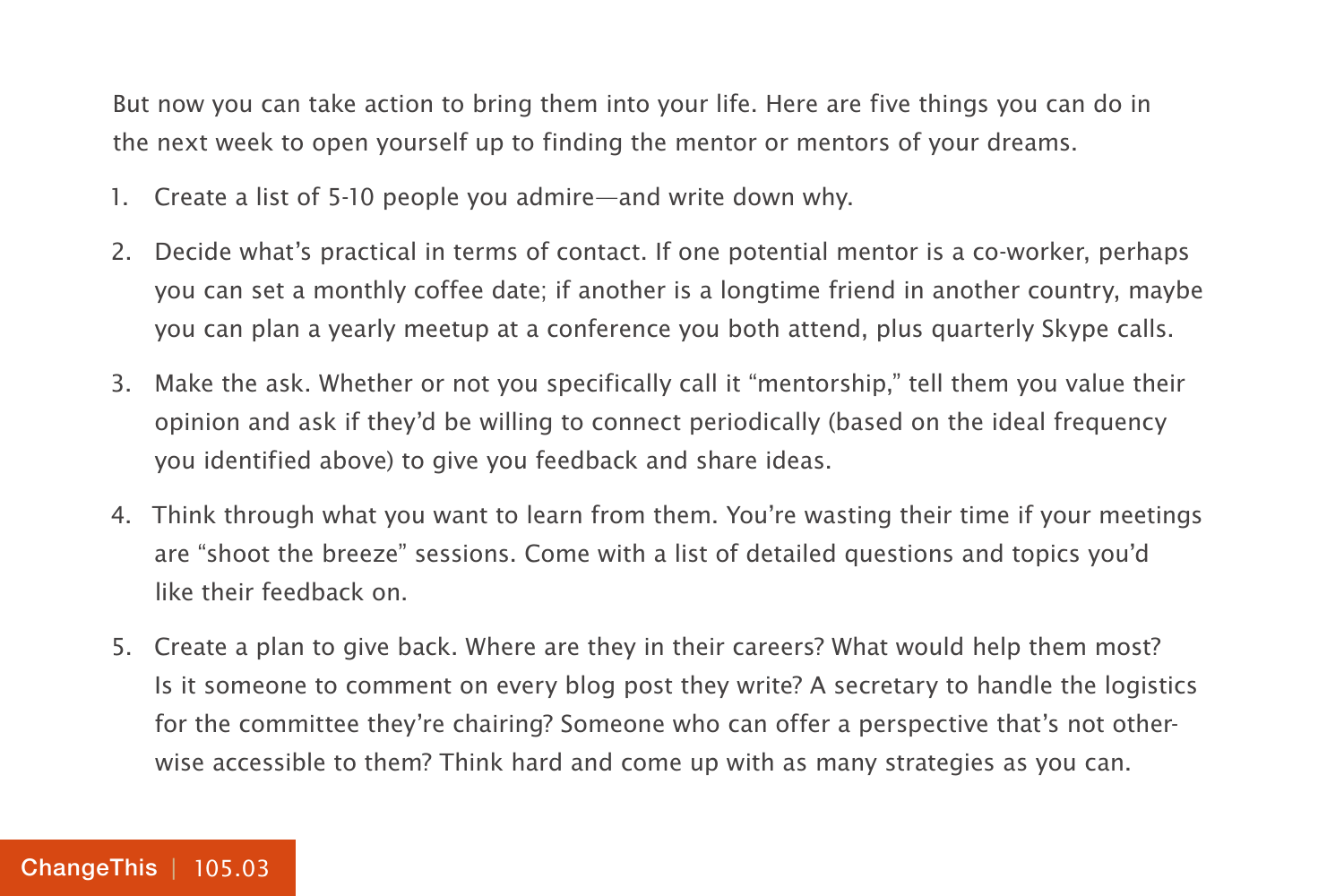Mentorship is too powerful a tool to leave to chance. You can bring a lot of wisdom and influence into your life if you stop looking for the "mythical mentor" who has it all: seniority, authority, and a magnanimous desire to help you. Instead, look at the resources you've already got—the people in all facets of your life who may have specific skills or traits you admire—and proactively reach out and connect with them. **If you think through carefully what you'd like to learn from them (essentially creating your own curriculum) and are assiduous about finding ways to give back, you're likely to end up with a powerful mentor experience that will take your career to the next level.**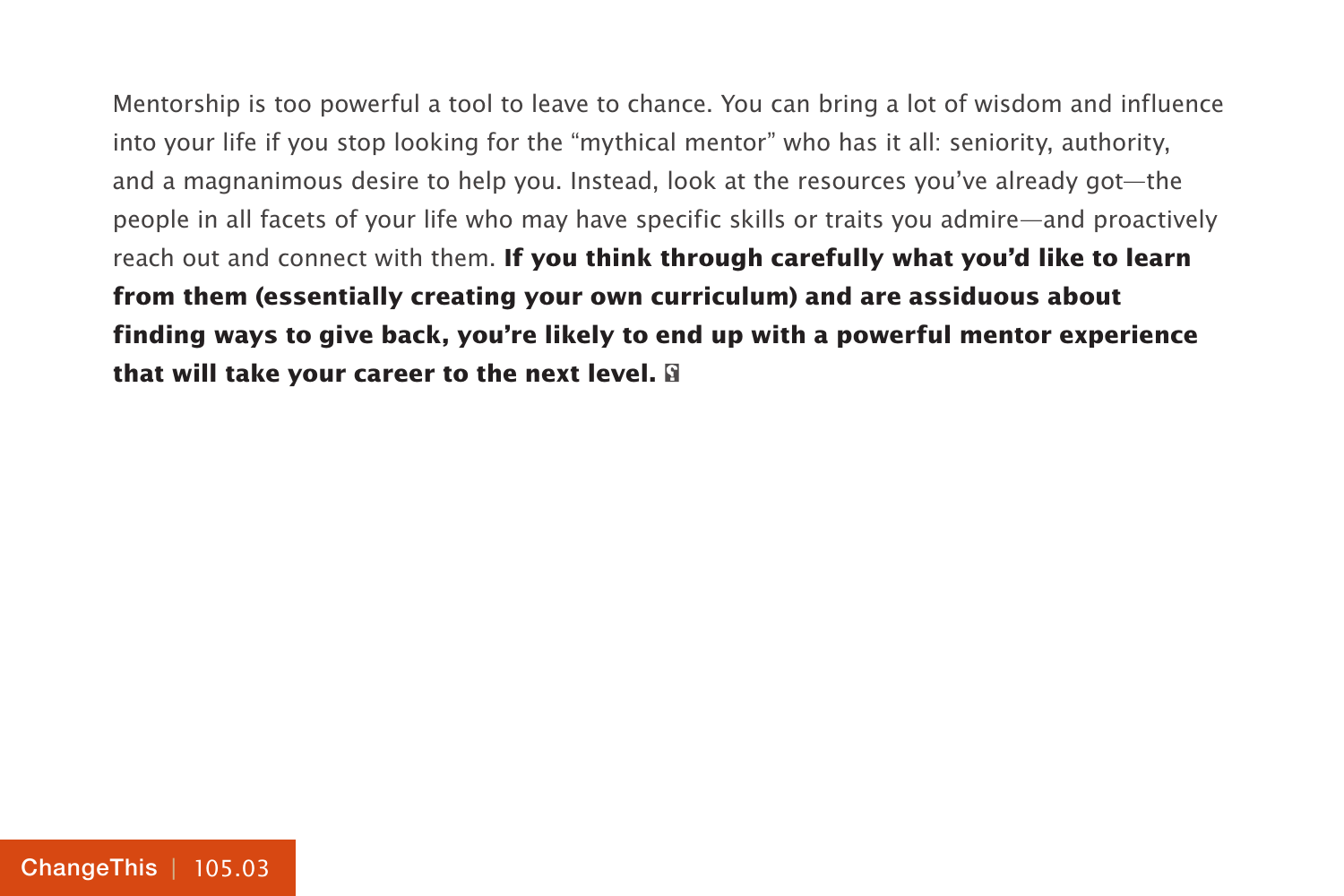### Info



#### **BUY THE BOOK** | Get more details or buy a copy of [Reinventing You.](http://800ceoread.com/book/show/9781422144138-Reinventing_You)

**ABOUT THE AUTHOR** | Dorie Clark is a marketing strategy consultant and frequent contributor to the Harvard Business Review and Forbes. Clark consults and speaks for a diverse range of clients, including Google, the World Bank, the Ford Foundation, Yale University, the Mount Sinai Medical Center, and the National Park Service. Clark, a former presidential campaign spokeswoman, is an adjunct professor of business administration at Duke University's Fuqua School of Business. She frequently appears in worldwide media including NPR, the BBC, and MSNBC. Follow her on Twitter [@dorieclark.](https://twitter.com/dorieclark)

- → **SEND THIS** | [Pass along a copy](http://www.changethis.com/105.03.ReinventingYou /email) of this manifesto to others.
- **→ SUBSCRIBE** | Sign up fo[r e-news](http://changethis.com/page/show/e_mail_newsletter) to learn when our latest manifestos are available.

This document was created on May 15, 2013 and is based on the best information available at that time. The copyright of this work belongs to the author, who is solely responsible for the content. This work is licensed under the Creative Commons Attribution-NonCommercial-NoDerivs License. To view a copy of this license, visit [Creative Commons](http://creativecommons.org/licenses/by-nc-nd/2.0/) or send a letter to Creative Commons, 559 Nathan Abbott Way, Stanford, California 94305, USA. Cover image from [Veer.](http://www.veer.com/) You are given the unlimited right to print this manifesto and to distribute it electronically (via email, your website, or any other means). You can print out pages and put them in your favorite coffee shop's windows or your doctor's waiting room. You can transcribe the author's words onto the sidewalk, or you can hand out copies to everyone you meet. You may not alter this manifesto in any way, though, and you may not charge for it.